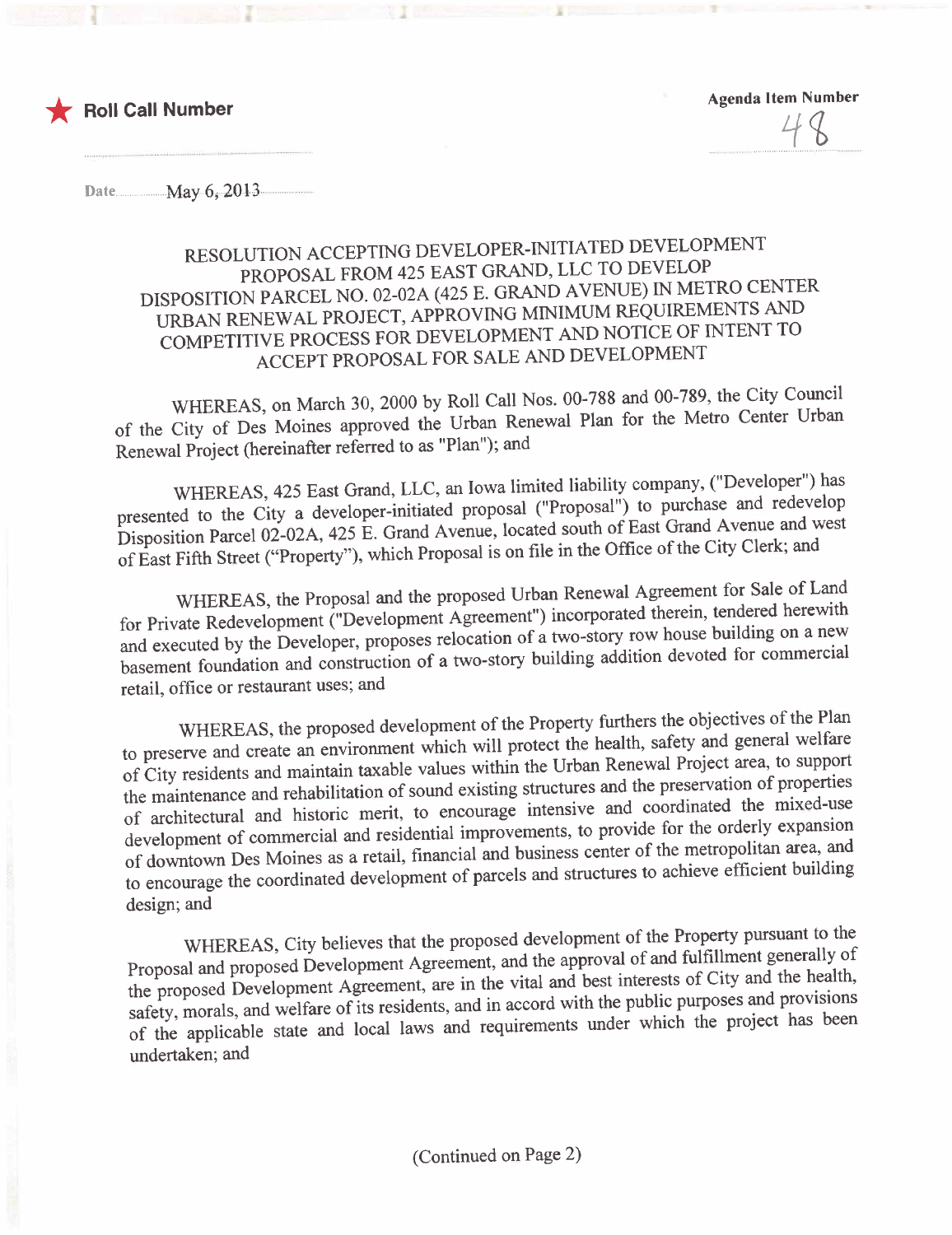

Date........... . ....May...6.,2.O'1.3....... ...... .. .

-2-

WHEREAS, said Proposal meets the Minimum Development Requirements of the City for such development and appears to be comprehensive in form and content as  $\bullet$  cannot by  $\bullet$ staff; and

WHEREAS, said Developer has submitted a good faith deposit in the amount of \$25,000 for the proposed development; and

WHEREAS, it is necessary and appropriate that the City Council take certain actions in accordance with Iowa Code Section 403.8 with respect to the Property in order to accept the Proposal for the development of the Property and give full and fair opportunity for other potential developers to submit a proposal for the development of the Property; and

WHEREAS, City staff has prepared Minimum Development Requirements on file in the Office of the City Clerk, for determining qualified development proposals for either relocation of a structure or construction of new building improvements on the Property and selecting a development proposal; and

WHEREAS, this Council believes the acceptance of the Developer's Proposal to develop the Property and the advertisement for competing development proposals is in the best interests of the City of Des Moines, Iowa.

NOW, THEREFORE, BE IT RESOLVED by the City Council of the City of Des Moines, Iowa, that:

- $1.$  The Proposal, on file in the Office of the City Clerk, which is proposed the proposed of the Development Agreement executed by the Developer for development of the Property be and is hereby accepted and approved as to form for the purposes hereinafter stated.
- 2. For the purposes of defining the competitive bid process for degree and  $\frac{1}{2}$  bid deeped to be development of the Property, said Proposal of Developer shall be deemed to be and to illustrate the minimum proposal acceptable to the City of Des Moines for either relocation of a structure or construction of new improvements on the Property in terms of: general form of proposal and data required for competing proposals; Property description; purchase price, good faith deposit, time for commencement and completion of improvements; time permitted for conceptual development plan submission and review; development requirements for improvements (relocation); construction plans and certificate of completion; urban renewal covenants, remedies and all miscellaneous provisions.

(Continued on Page 3)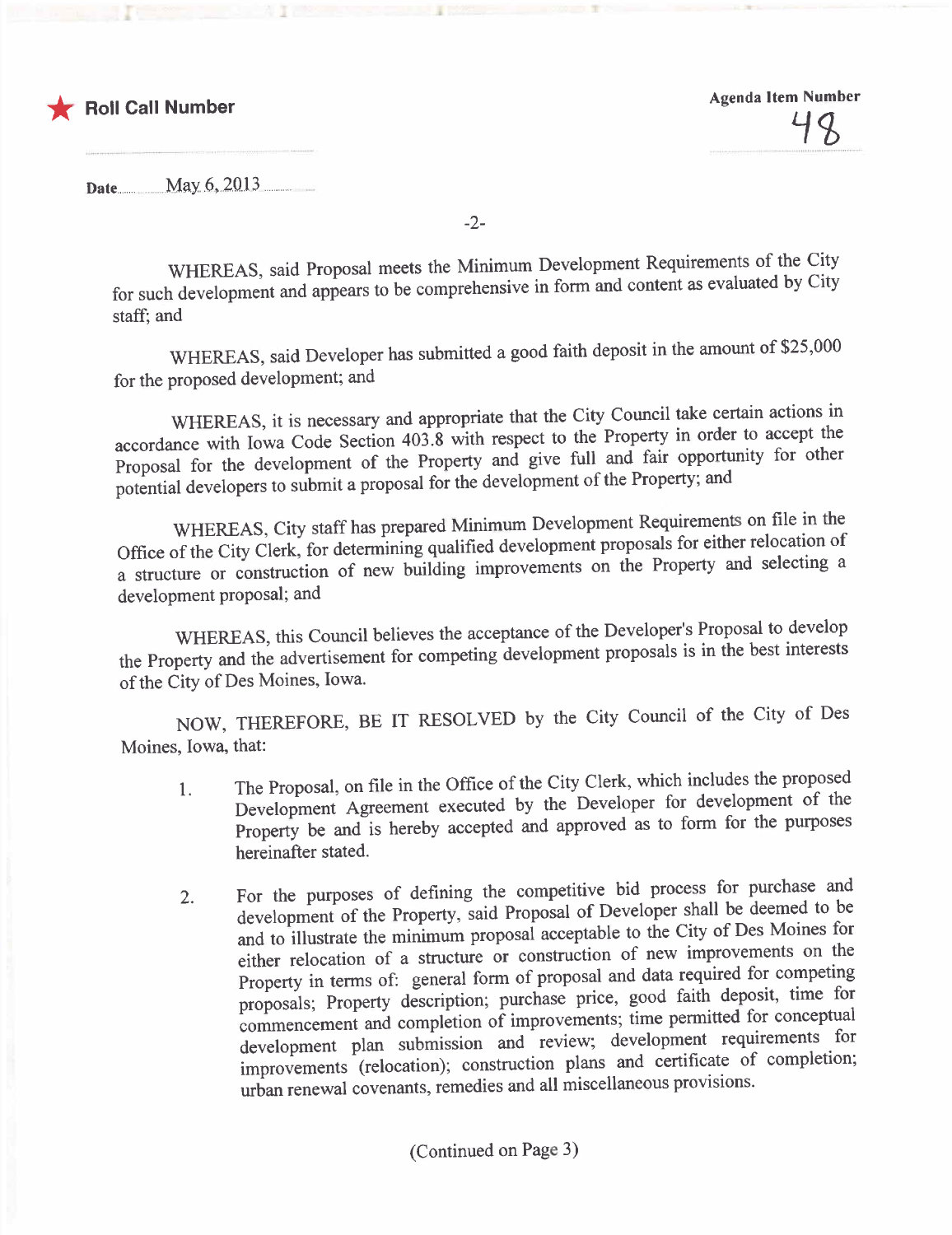

Agenda Item Number  $\overline{10}$ 

Date.... ... ........May..6,..013......................

-3-

- 3. The Minimum Development Requirements on file in the Office of the City Clerk. are determined to meet the objectives and requirements of the Plan, as amended, and are hereby approved and adopted for use in the competitive bid process.
- 4. Competing proposals to the Developer's Proposal shall:
	- A. Provide a detailed description of the proposed development that shall indicate satisfaction of the Minimum Development Requirements.
	- B. Devise a proposed method and sources of financing which must be adequate to assure financing of the development in a timely maner.
	- C. Provide a good faith deposit in the amount of \$25,000 in acceptable form to the City of Des Moines.
- $5.$  It is hereby determined that the Developer possesses the property in the manner financial resources necessary to purchase and develop the Property in the manner stated in its Proposal and the proposed Development Agreement in accordance with the Plan.
- $\frac{6.1}{100}$  it is hereby determined that the purchase price  $\frac{1}{100}$  to  $\frac{1}{100}$  the Property for uses in be paid by the Developer meets the fair market value thereof for uses in accordance with the Plan and shall be the established minimum sale price for the competitive bid process, taking into account the restrictions upon the Property and the terms, covenants, conditions and obligations assumed by the Developer for relocation of a building and construction of a building addition and related relocation of a building and construction of a building and relation  $\frac{1}{2}$ improvements on the Property in accordance with the terms of the proposed Development Agreement.
- $7.$  The City Clerk shall retain for public examination the example  $\frac{1}{2}$  and proposed and proposed and proposed and proposed and proposed and proposed and proposed and proposed and proposed and proposed and proposed Development Agreement executed by the Developer and in the event of no timely qualified competing proposals, the City Clerk shall submit the same to this Council for formal consideration, approval and execution at a public hearing at 5:00 p.m. during the regular City Council meeting of June 10,2013.
- 8. The City Clerk shall be authorized to promptly published notice of the attached notice of the attached notice of the attached notice of the attached notice of the attached notice of the attached notice of the attached n competitive bid process and the City's intent to accept the Developer's Propose and to enter into the proposed Development Agreement if no competing proposals are received.

(Continued on Page 4)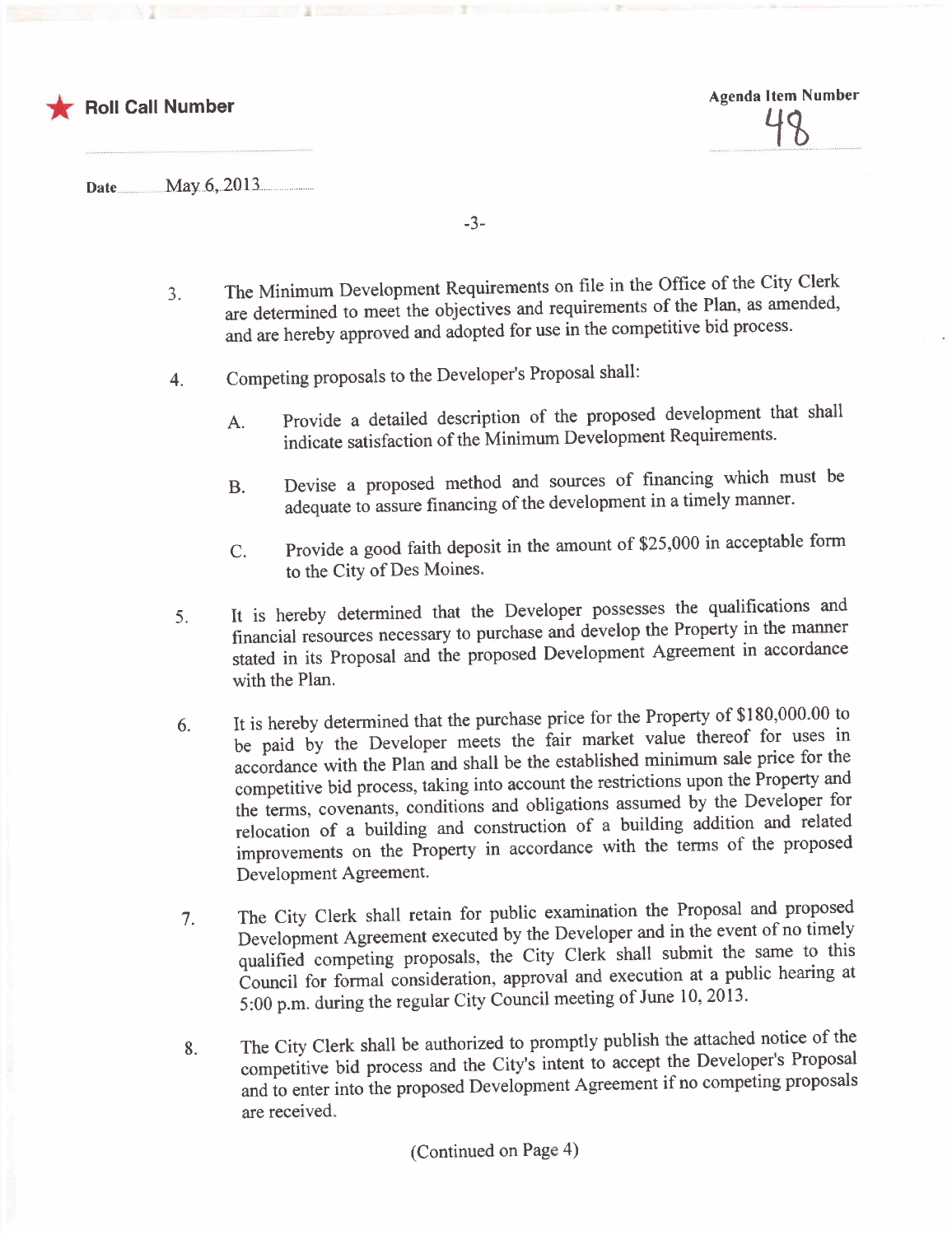



Date............ .......May..6,..013.....................

-4-

- 9. The action of this City Council shall be considered to be council to give constitute final notice to all concerned of the intention of this City Council to give acceptance and approval of the Developer's Proposal to purchase and develop the Property and enter into the proposed Development Agreement with the Developer on June 10,2013, in the event no competing proposals are received.
- 10. This resolution, the Proposal and proposed  $D = 400 \text{ Deheat} \cdot D = 884 \text{ Triv}e = Des$ file at the Office of the City Clerk, City Hall, 400 Robert D. Ray Drive, Des Moines, Iowa.
- 11. Approval and acceptance of the Developer's Proposal is conditioned upon there being no better proposal submitted by a competitor for the development of the Property within the period hereinafter stated.
- $12.$  This competitive bid process, conducted in a calculate meridians of lows  $C_{\text{old}}$ resolution, is hereby determined to comply with the provisions of Iowa Code Section Chapter 403.8(2), requiring "reasonable competitive bidding procedures" for the sale of the Property and this competitive bid process is hereby determined to be the appropriate method for making the Property available for development in accordance with the Plan.
- $13.$  The submittal of proposals and statements by the competing developers, shall be the form of Development Agreement executed by competing developers, shall be in substantial conformity with the provisions of this resolution.
- 14. All inquiries regarding the terms and conditions of the process perchangent. Armory must be submitted in writing to the Office of Economic Development, Armor, Building, 602 Robert D. Ray Drive, Des Moines, Iowa, 50309. All responses to inquiries shall be made in writing and will be kept on file at the Office of the City Clerk, City Hall, and the Office of Economic Development, Armory Building. No written inquiries shall be accepted after 5:00 p.m. on June 3, 2013.
- 15. Written competing proposals for the purchase and development on or before  $10:00$  a.m.,<br>must be received in the Office of Economic Development on or before 10:00 a.m., June 7, 2013. Said proposals shall be received in the Office of Economic Development located in the Armory Building, 602 Robert D. Ray Drive, Des Moines, Iowa. Each proposal will then be publicly viewed and considered by the Urban Design Review Board at a special meeting on June 7, 2013.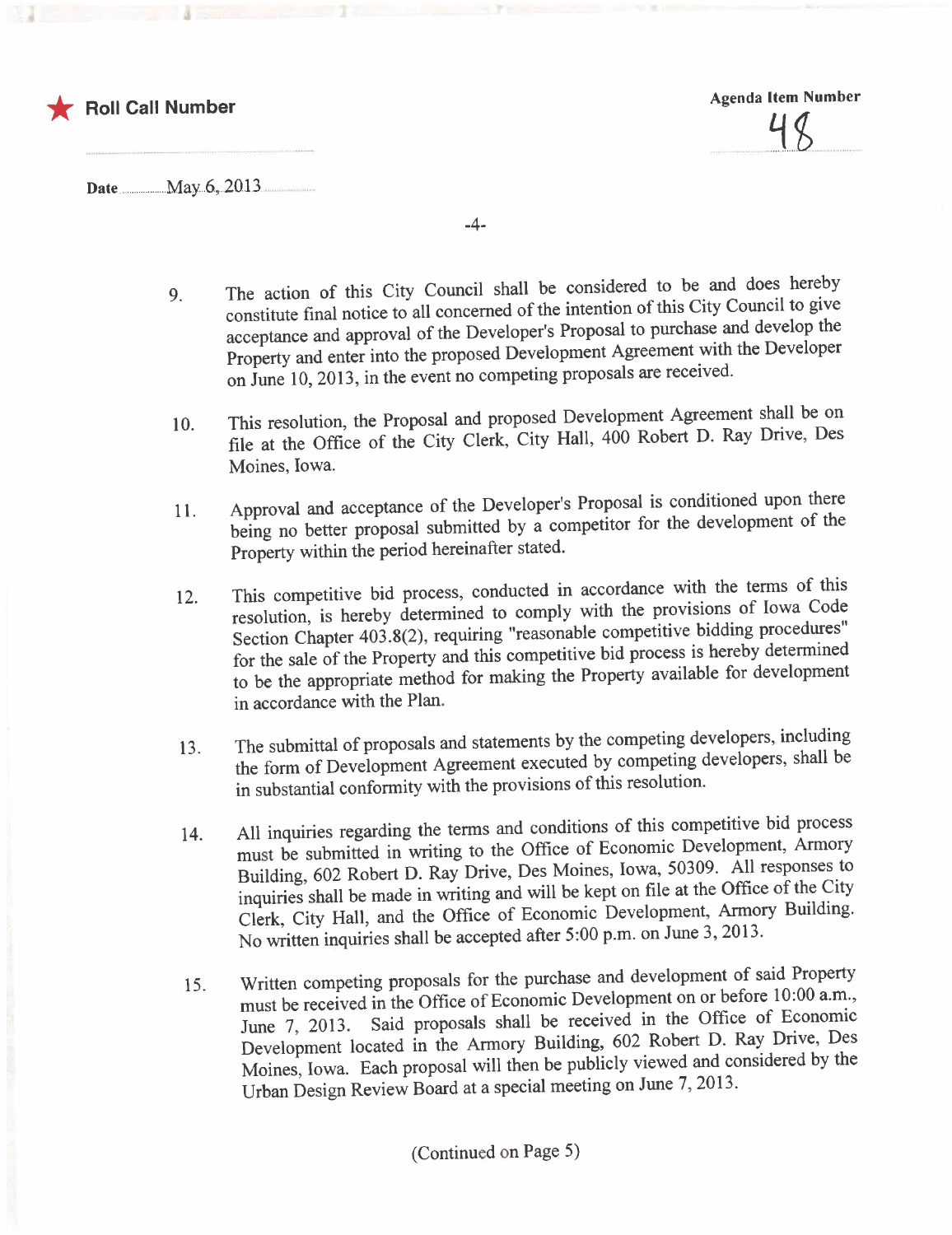

## Date............. ... .May..6,..0.l3.. -5-

- 16. The Office of Economic Development staff is directed to receive competing proposals for the purchase and development of said Property and prepare a proposals for the purchase and development of said inoperty and propare a summary report on each competing proposal for the Orban Design Review Board. The Urban Design Review Board shall at its special incerng at 12:00 p.m. on June  $7, 2013$ , review each proposal and the Board is authorized and directed to make an analysis of each proposal for  $\frac{1}{2}$  the  $\frac{1}{2}$  the representing with the region of the hereinabove stated and for evaluating the quality of the proposal in view of the following criteria by which each proposal will finally be evaluated by this Council, to wit:
	- A. The degree to which the proposal meets the objectives and requirements of the Plan, as amended, as reflected by the adopted Minimum Development Requirements.
	- $B.$  The ability of the completing developer to complete the complete the complete the complete the complete the complete the complete the complete the complete the complete the complete the complete the complete the comp redevelopment activity in an expeditious and timely maner.
	- C. Ambiguity or lack of information in the proposal shall be judged negatively.

The Urban Design Review Board shall then forward its recommendations to the City CounciL.

17. If one or more competing proposals are received, the City Council will take action<br>to select a proposal and approve sale of the Property at a regular meeting to select a proposal and approve sale of the Property Board following receipt of recommendations from the Urban Design Review Board.

(Council Letter No. 13- 23? Attached)

APPROVED AS TO FORM:

Moved by to adopt.

Lawrence R. McDowell<br>Deputy City Attorney

| <b>COUNCIL ACTION</b> | <b>YEAS</b> | <b>NAYS</b> | <b>PASS</b> | <b>ABSENT</b>               | <b>CERTIFICATE</b>                                                                                 |  |  |
|-----------------------|-------------|-------------|-------------|-----------------------------|----------------------------------------------------------------------------------------------------|--|--|
| <b>COWNIE</b>         |             |             |             | I, DIANE RAUH, City Clerk o |                                                                                                    |  |  |
| <b>COLEMAN</b>        |             |             |             |                             | certify that at a meeting of tl<br>said City of Des Moines, held<br>among other proceedings the al |  |  |
| <b>GRIESS</b>         |             |             |             |                             |                                                                                                    |  |  |
| <b>HENSLEY</b>        |             |             |             |                             |                                                                                                    |  |  |
| <b>MAHAFFEY</b>       |             |             |             | IN WITNESS WHEREOF, I hav   |                                                                                                    |  |  |
| <b>MEYER</b>          |             |             |             |                             | hand and affixed my seal the                                                                       |  |  |
| <b>MOORE</b>          |             |             |             |                             | above written.                                                                                     |  |  |
| <b>TOTAL</b>          |             |             |             |                             |                                                                                                    |  |  |
| <b>MOTION CARRIED</b> |             |             |             | <b>APPROVED</b>             |                                                                                                    |  |  |

I, DIANE RAUH, City Clerk of said City hereby certify that at a meeting of the City Council <sup>of</sup> said City of Des Moines, held on the above date, among other proceedings the above was adopted.

IN WITNESS WHEREOF, I have hereunto set my hand and affixed my seal the day and year first above written.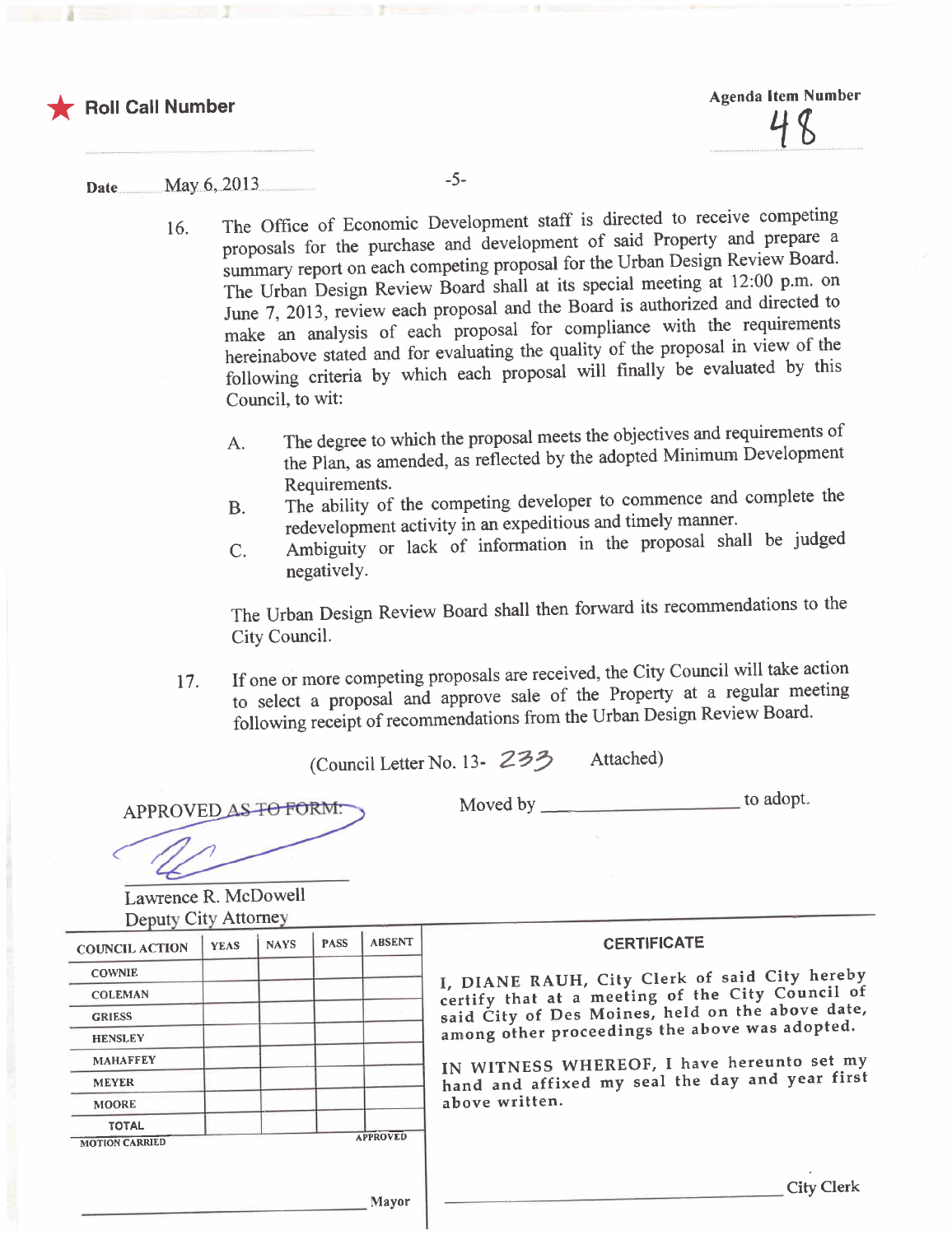#### Date MAY Agenda Item Roll Call # 6 2013 <u>48</u>

## Project Description

The relocation of 709 East Locust will result in the preservation of a 133 year old row house. The first of the East Village. The building will have an addition built at the rear of the building to allow the historic structure to remain intact and new restrooms and kitchen will be constructed in the addition. The first floor will have a restaurant, and will be nearly 2000 square feet in size. The first floor will also have an outdoor patio on the restaurant, and will be nearly 2000 square feet in size. The first floor will also have and the annoymetely 1600 square feet west side of the building. The second floor will be office space and be approximately 1600 square feet.

The building scale and architecture is similar to the building on East  $5<sup>th</sup>$ , and the building and the site placement encourage the pedestrians to turn the corner and proceed west at the corner. This is the first ste placement encourage the pedestrians to turn the corner and proceed west at the correct to be hull similar in making the block a complete block. The remaining site allows for a significant project to be built similar scope to e300.

# Wow and Transformative Design

- 1. The site will have a rain garden to allow for storm water management.
- 2. The building weighs 430,000 pounds and we will pick it up and move it down the street.
- 3. We will preserve a 133 year old building.
- 4. The uses will add to the street energy on Grand Avenue

#### Team

Developer- Christensen Development Architect- Slingshot Landscape-Reynolds Design Structural-Raker/Rhodes Contractor- Beal Derkenne Mover-Goodwin Moving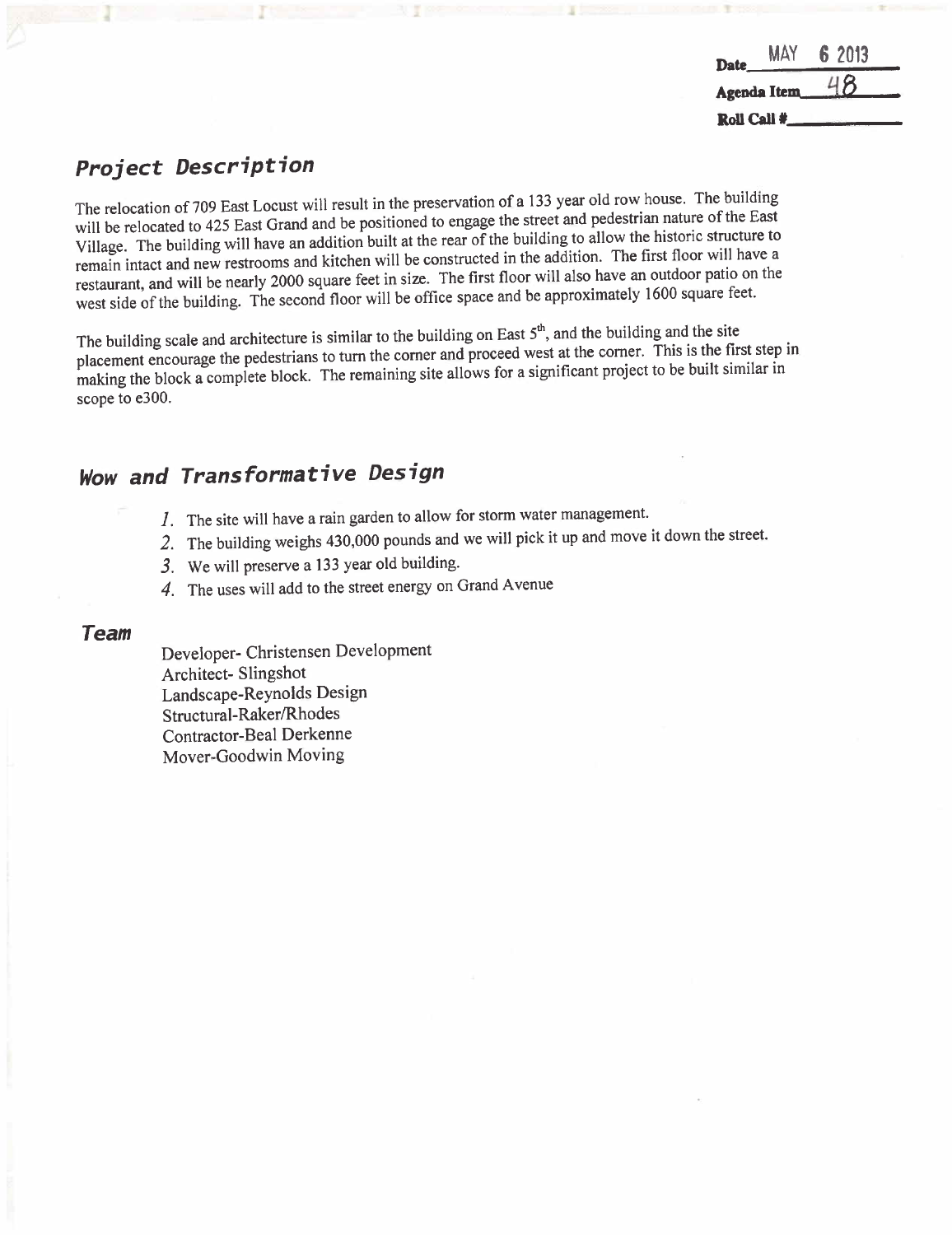# EV ROWHOUSE EV ROWHOUSE

RELOCATION

# **Precedent Study** Precedent Study

This project will move the row house at the west end of the capitol grounds (709 E Locust) to a new site located at the 400 block This project will move the row house at the<br>west end of the capitol grounds (709 E Lo-<br>cust) to a new site located at the 400 block<br>of Grand.

SLINGSHOTARCHITECTURE COM



2013.04.29 PLANNNG & ZONING SUBMISSION SLOUT DE CONTRALE ARCHIDE ARCHIDE ARCHIDE . ON DE COINNING SUBFLING SUBFLING SUBFLING SUBFLING SUBFLING SUBFLI<br>SUBFLING SUBFLING SUBFLING SUBFLING SUBFLING SUBFLING SUBFLING SUBFLING SUBFLING SUBFLING SUBFLING SUBFLING SU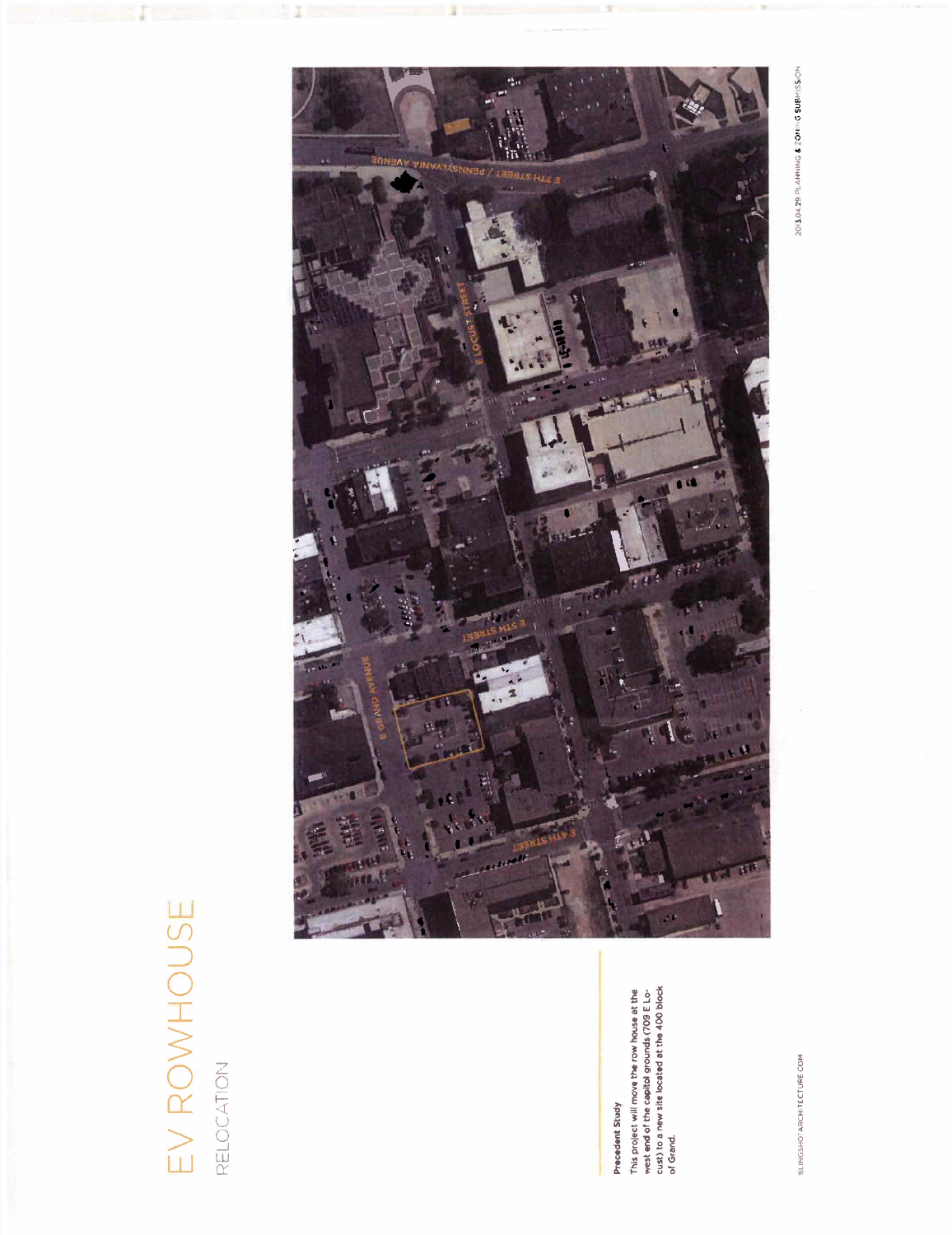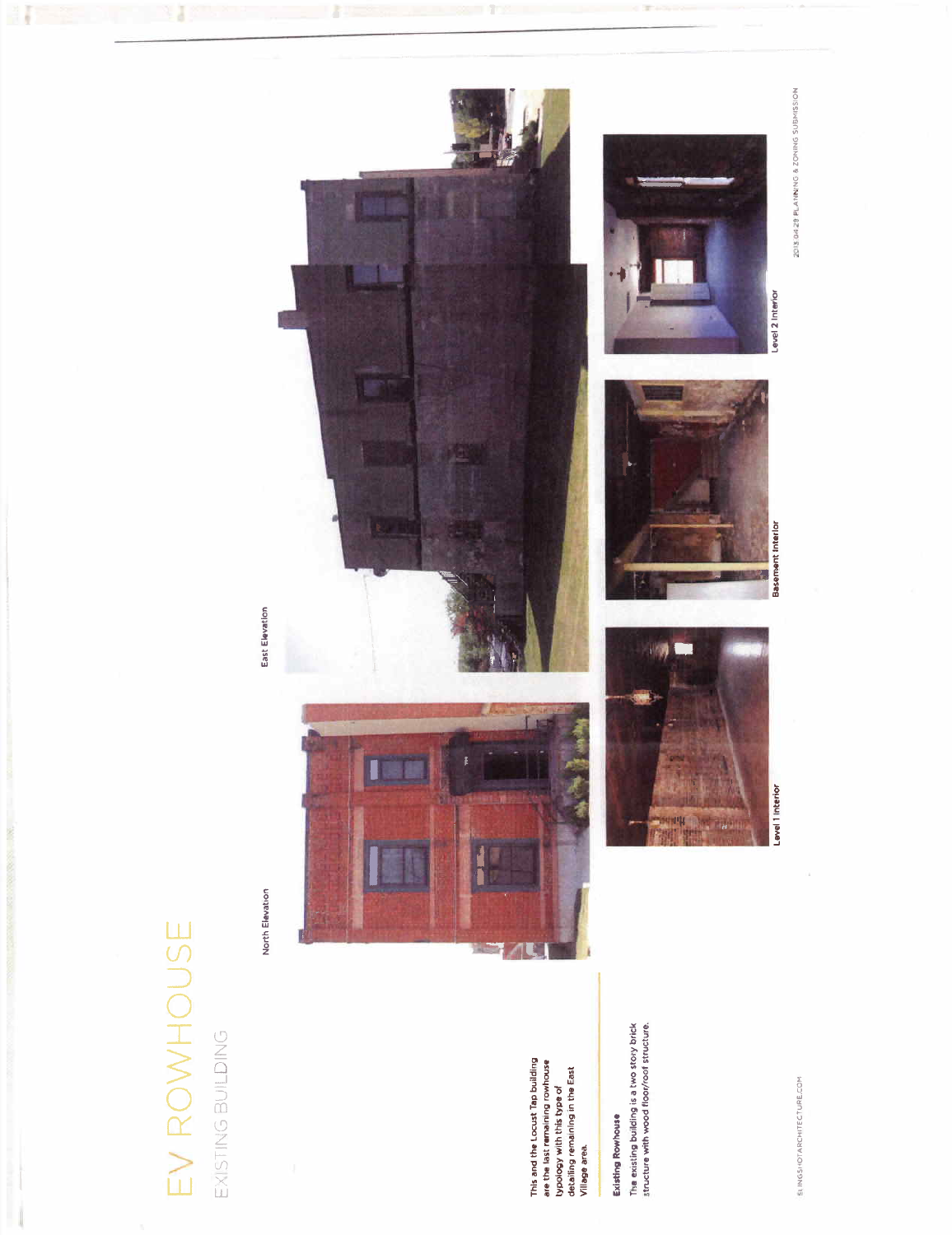

# 400 Block E Grand 400 Block E Grand

house will be next to buildings of a similar scale and part the E grand Ave streetscape. The new site for the row









2013 04 29 PLANNING & ZONING SUBMISSION 2013 04 29 PLANNING & CONINY